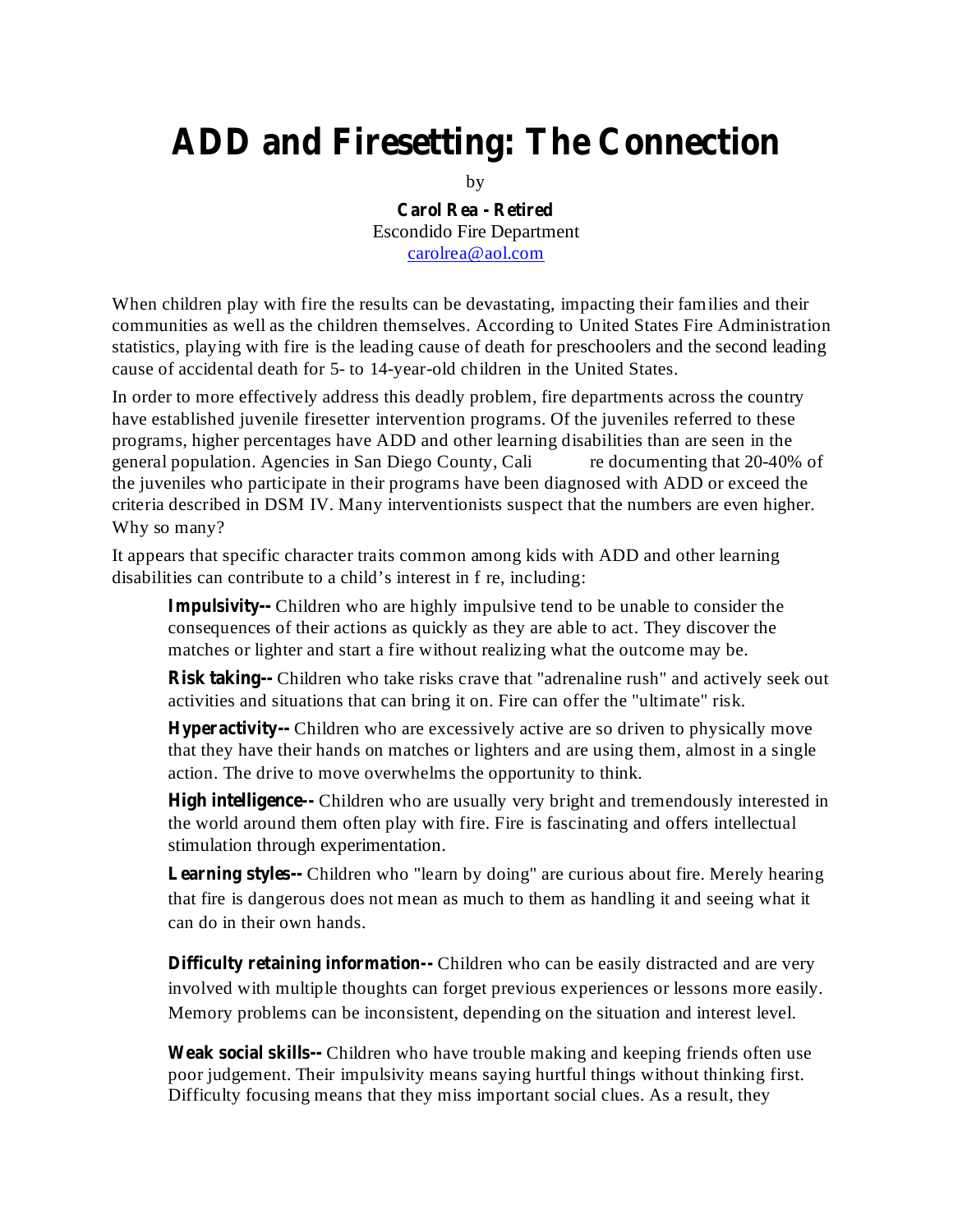desperately try to make friends, often with children who can be negative influences and they can be especially vulnerable to peer pressure in order to be accepted. Setting a fire may be another child's idea, but the child who is eage ee to set a fire without considering the consequences to his own life.

**Depression and other associated problems:** Being misunderstood by family, school teachers, and others; while not knowing, themselves, why they do what they do, can lead to depression and anger in children. Learning disabilities and/or ADHD left undiagnosed can put success in the classroom even further out of reach. Low self-esteem and other emotional difficulties can be inevitable. Unable to express their feelings, the depression and anger can lead to self-and property-destructive behaviors. Also, the control they feel they have over fire seems to compensate for the lack of control they feel in their life.

## **What can a parent do for a child with ADD who plays with fire?**

Acknowledge the problem -- While firesetting is serious; in fact, deadly serious, we often need to look at it as a symptom of other problems. Discovering that a child is playing with fire is no time to look the other way. It can be the opportunity to assess what is happening or not happening in the child's life.

If the parent has not done so already, the local fire department should be contacted and asked if they have a program for children who play with fire, staffed by persons who understand ADD and other learning disabilities. If not, a qualified mental health professional should be located.

Medical professionals should be consulted to rule out other health problems and for treatment options; making sure that the professional knows about the firesetting behavior.

. Smoke detectors should be installed in **All matches and lighters must be locked up** each bedroom and tested to make sure that they are working. Children with an interest in fire need constant, close supervision; necessary arrangements should be made to assure that it's available.

If he or she is mentally and physically capable, **the child can be allowed to use matches/lighters in appropriate situations**, like lighting candles or campfires, but only under close adult supervision. More importantly, the child's help should be enlisted to hunt for fire hazards around the home and act as a home "fire marshal" to heighten fire safety interest.

**Children** with ADD should be involved in other activities that they can enjoy to stay busy and fulfill the need for physical activity and risk taking. Sports, skateboarding, bicycle motocross racing, and karate are just a few options.

**Keep** in mind that he best approach to ADD is often three-fold-- Behavior modification, counseling, and medication.

• Behavior modification: Behavior modification requires a thorough understanding of how ADD works and what works most effectively for a specif ild. It takes patience, consistency, and structure in a loving atmosphere.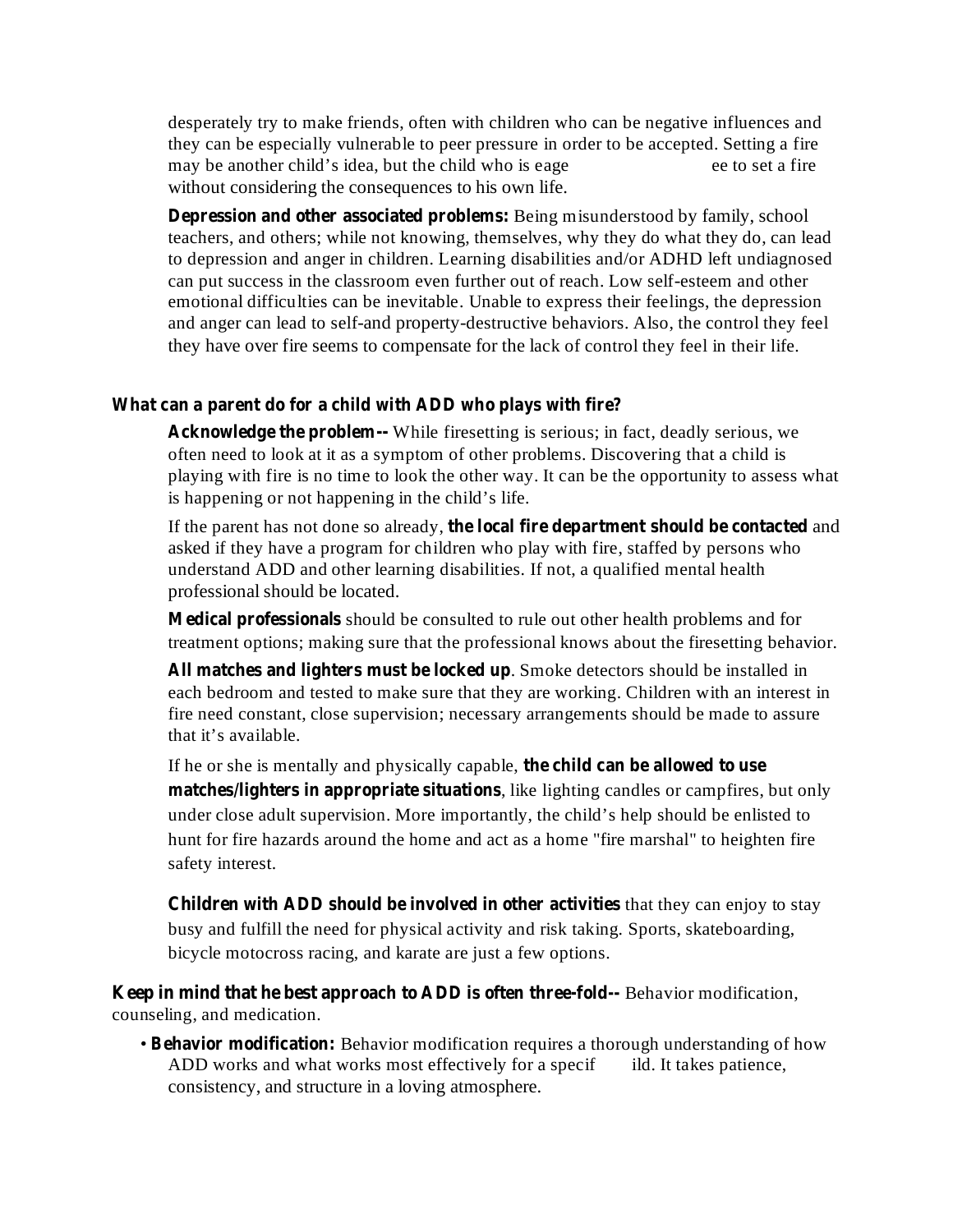- Counseling: In addition to being depressed and angry, a child with ADD and/or other learning disabilities can have low self-esteem and difficulty expressing feelings. Allowing him or her an opportunity to meet regularly with a mental health professional who understands can help a child cope with those feelings. Parents involved in the counseling process can be given the tools needed to better assist their children.
- Medication: Medication often has a bad reputation among those who do not understand how it works, and yet it is the most consistently effective way to help most children whose lives are impacted by their ADD. Dosage, unfortunately, may need to be adjusted several times to achieve the best possible effect. Ritalin is the most commonly prescribed medication and one of the safest drugs around, but if it proves unsuccessful, one of a variety of other medications is likely to work in its place. It's important to resolve that when impulsivity and other ADD characteristics are driving out-of-control fireplay and firesetting, medication should be seriously considered in order to protect the firesetter and his family.

**indicated, an individualized education plan (IEP) initiated** to determine what assistance can be provided. An effective IEP can be vital for assuring the school success that leads to improved self esteem. Within the scope of an IEP, a behavior intervention plan or mental health intervention as well as support for the family should be provided by the school if indicated. **If a child is not succeeding in school, testing should be requested in writing and, if**

## **Discipline as needed:**

ADD and learning disabilities are not an excuse; even a child with special needs is still responsible for his actions and should be disciplined to discourage further fireplay. But discipline should be:

Immediate-- Waiting until Dad gets home or until there is time to take action means that the child is less likely to associate his misbehaving with the consequences. If too upset with the behavior and likely to overreact, however; time should be taken to withdraw and calm down or have someone else handle the situation.

**Short term—** A child with learning disabilities or ADHD can forget the reason he's being punished if the consequences go on too long. Being put on restriction for several hours or for the weekend can be effective, but for a month or more is non-productive and can fuel an already frustrated child's anger.

Appropriate-- Being different because of learning disabilities and impulsivity problems causes enough shame for many children. Degrading the child further is not productive. Discipline should not be demeaning or humiliating, but educational and administered only in love.

## **Reward positive behavior:**

- Parents and teachers should look for the positive things a child does, including any efforts toward changing a problem behavior.
- A child should be praised when he or she immediately hands matches/lighters to an adult or pursues other, non-fire related interests.
- Carefully limited opportunities should be provided to show responsibility and earn further praise